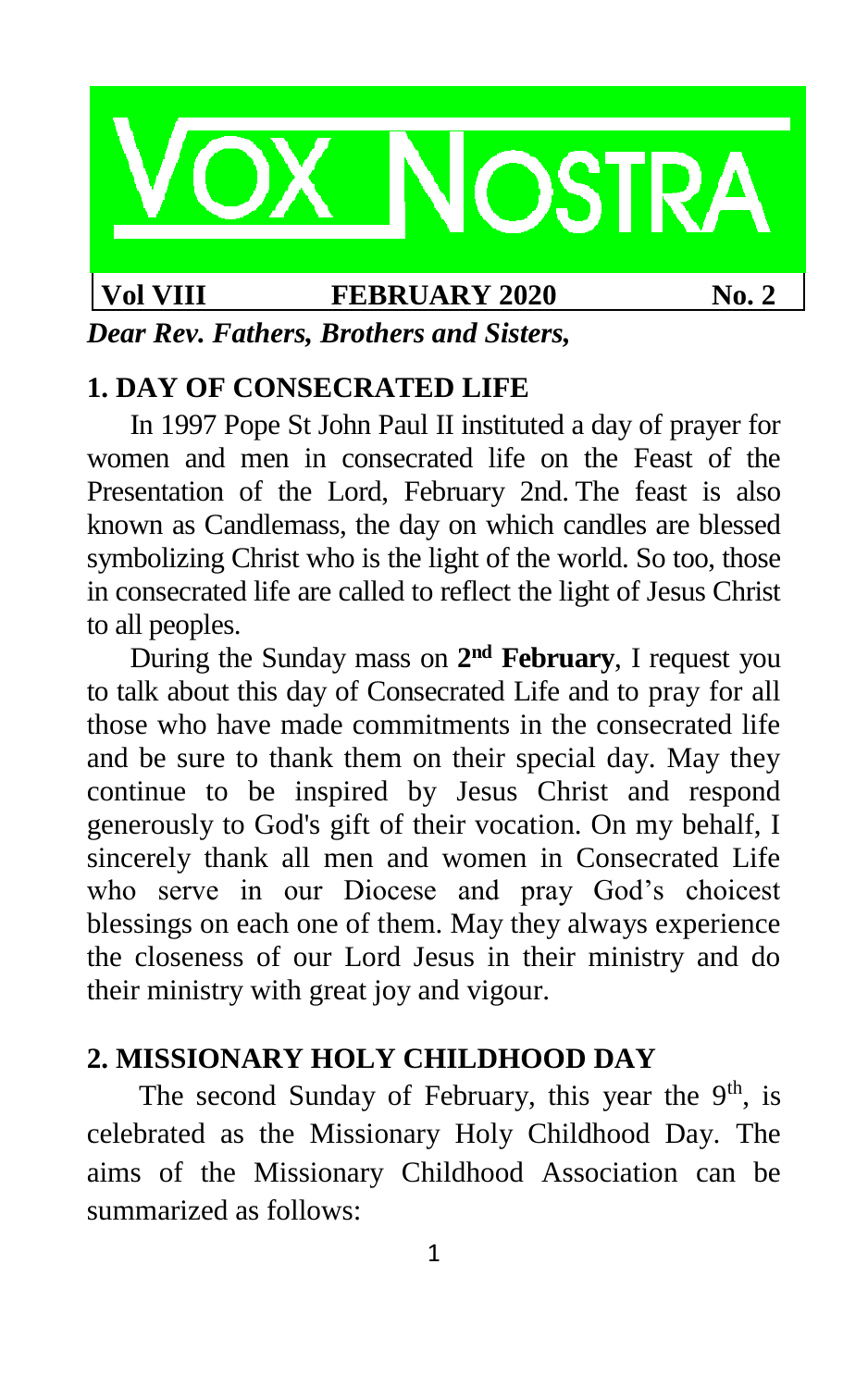- 1. To meet the spiritual and material needs of all children so that they can live worthily as true children of God.
- 2. Sensitize children to the needs of others by teaching them the value and strength of solidarity and mutual support.
- 3. Sprout a missionary spirit in children that will accompany them throughout their life, regardless of whether God will guide them towards lay or religious life, making them valid and responsible members of society.

I am happy that several parishes have established Missionary Childhood Association in their parishes. I hereby appeal to all of you to make this day meaningful for children who are enthusiastic members of this association, motivating them further to be effective signs of the Church's mission by organizing activities and celebrations that will suit their age and enthusiasm.

### **3. WORLD DAY OF THE SICK: 11 FEBRUARY**

February 11 is the World Day of the Sick, an observation started by Pope St John Paul II as a way for believers to offer prayers for those suffering from illnesses. The day coincides with the commemoration of Our Lady of Lourdes. People all over the world take time to pray for the sick and those who work hard to alleviate the sufferings of the sick on this day. Faith-organizations mark this day especially to provide the sick with medicines, food, and spiritual guidance. Let us all be solicitous towards the plight of our sick and suffering brethren in our parishes and, above all, in our own families and make it a point to care for them and alleviate their pain and suffering as much as we can. I urge all of you to offer special prayers for the sick on this day of the sick.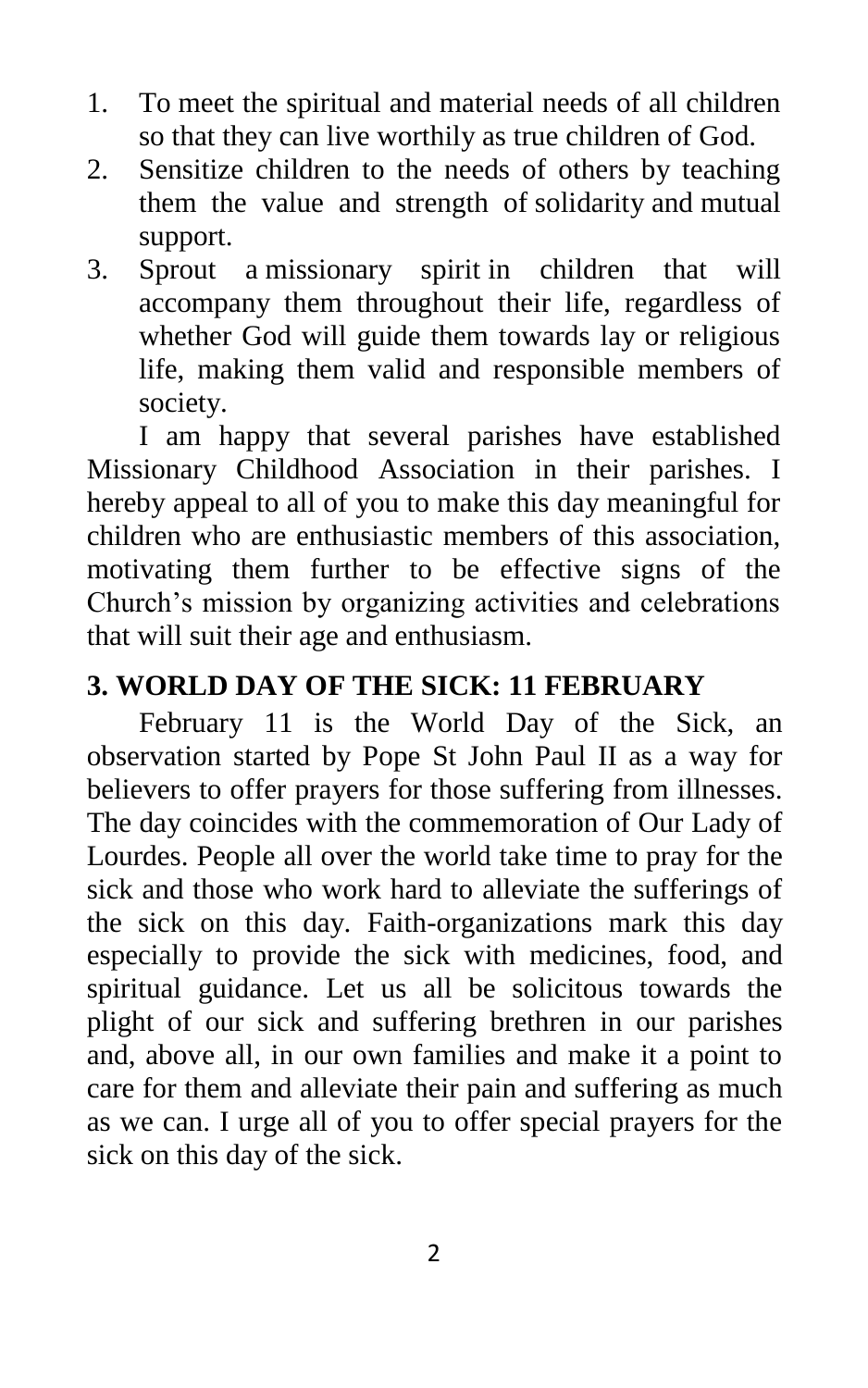### **4. SEMINARS ON NEW KONKANI MISSAL**

We had informed you that the seminar on the New Konkani Missal will held on  $2<sup>nd</sup>$  and  $9<sup>th</sup>$  February 2020 for all men and women religious of our Diocese. However, there is a slight change in the dates. While the seminar on 2 nd February stands cancelled, the seminar on **9 th February** will be held as informed earlier, from 2.30 to 5.00 pm (arrival at 2.00 pm) at Bishop's House, Udupi. In addition, a seminar on Friday, **21st February**, will be held from 10.00 am to 1.00 pm (arrival at 9.30 am) and concludes with lunch. I urge all priests who were absent for the seminar on 20<sup>th</sup> January to attend the seminar on one of the above-mentioned dates in February 2020.

# **5. ONGOING FORMATION FOR PRIESTS: 1-10 YEARS**

Accepting the suggestion given during the Pastoral Consultation 2019, we have decided to organize programmes as a part of the Ongoing Formation for the priests of our Diocese. For the sake of equal distribution of priests and based on the years of ordination, we have formed three categories for our Diocese: 1-10 Years, 10-30 Years and 30 Years and above. A programme for the first category of priests, i.e., 1-10 years will be held on **20 February 2020** from 9.30 am to 1.00 pm (arrival at 9.00 am) at Conference Hall, Bishop's House, Udupi.

### **6. SEASON OF LENT**

The Ash Wednesday this year will be celebrated on 26<sup>th</sup> February which will therefore mark the beginning of the holy season of Lent. I take this occasion to wish all of you, dear Rev. Fathers, Brothers and Sisters a holy and prayerful season of Lent. Our faithful do enter this season with great devotion, reverence and faith which is very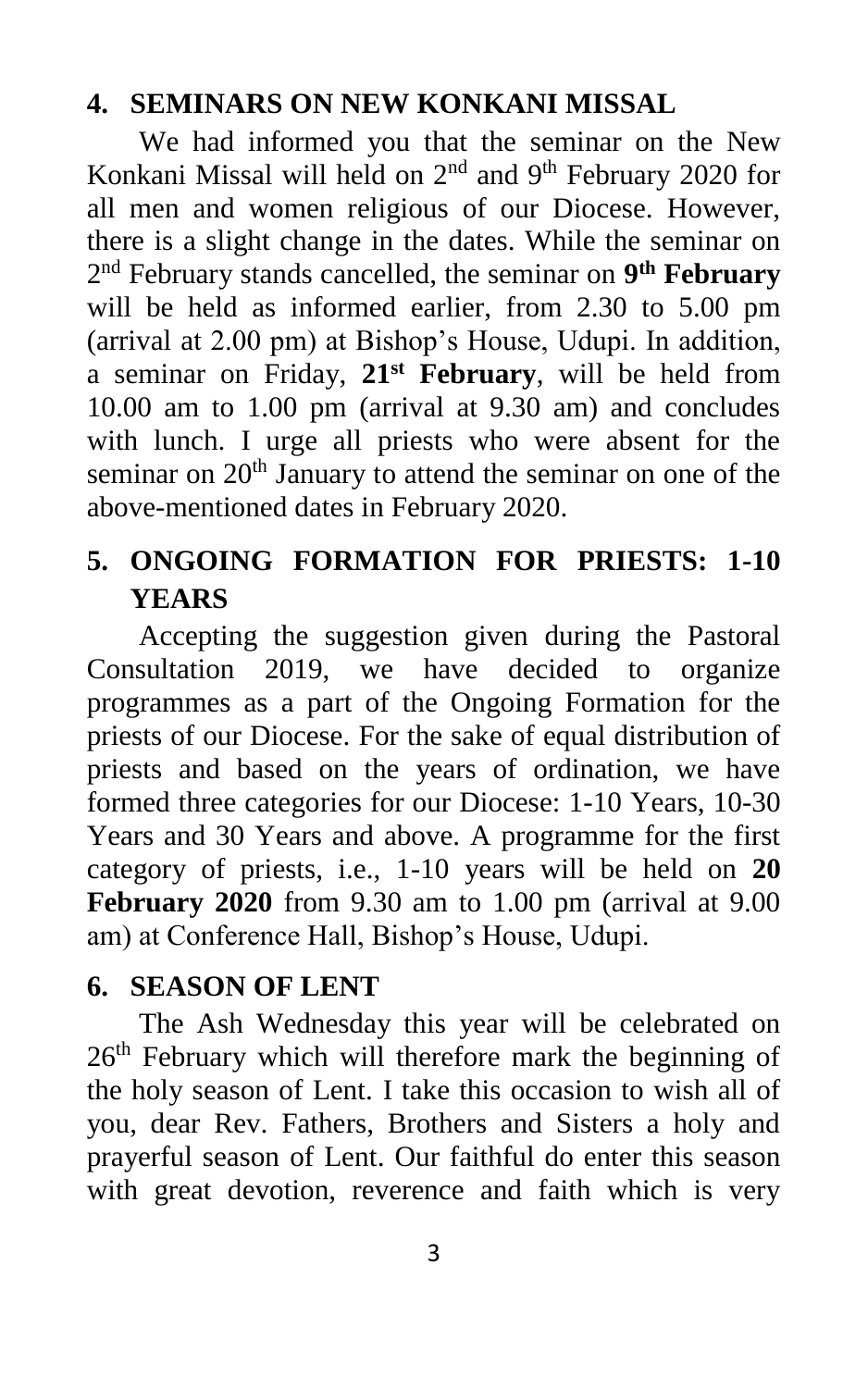heartening to note. Penance, self-denial and sacrifices have been spontaneous and the faithful come together for the weekly Way of the Cross with joy and enthusiasm. In some churches even daily Way of the Cross is being conducted before the Mass. I exhort the Parish Priests to continue to organize the usual para-liturgical devotions in vogue during Lent and promote those like daily Way of the Cross and reading of the Passion narrative, its reflection and meditation in families uniting themselves to the suffering, passion and death of our Lord Jesus Christ. All external pomp and celebrations may be toned down and acts of penance, fast and abstinence may be announced as indicated in the *Ordo* on pages 71-73.

## **7. CBCI PLENARY ASSEMBLY**

The plenary assembly of the Catholic Bishops' Conference of India (CBCI) will be held from 13 to 20 February 2020 at St John's, Bengaluru and deliberate on the theme of 'Dialogue'. Let us pray for the success of this plenary assembly as the Bishops of Indian Church come together for their biennial meeting and deliberate on the theme that is very relevant in the present context of our nation.

## **8. ANNUAL FEAST OF ST LAWRENCE BASILICA**

The five days of festivities of St Lawrence Basilica which began with traditional gaiety, prayer and solemnity on 26 January 2020 were concluded on 30 January 2020 with great joy and gratitude, thanks to the continuous protection of St Lawrence, the wonder-worker, and incessant mercy and blessings of God, our Heavenly Father. While the five days' celebrations which were meticulously planned by the Shrine Basilica Management Committee, the flow of devotees and pilgrims was so peaceful, devotional and reverential that St Lawrence truly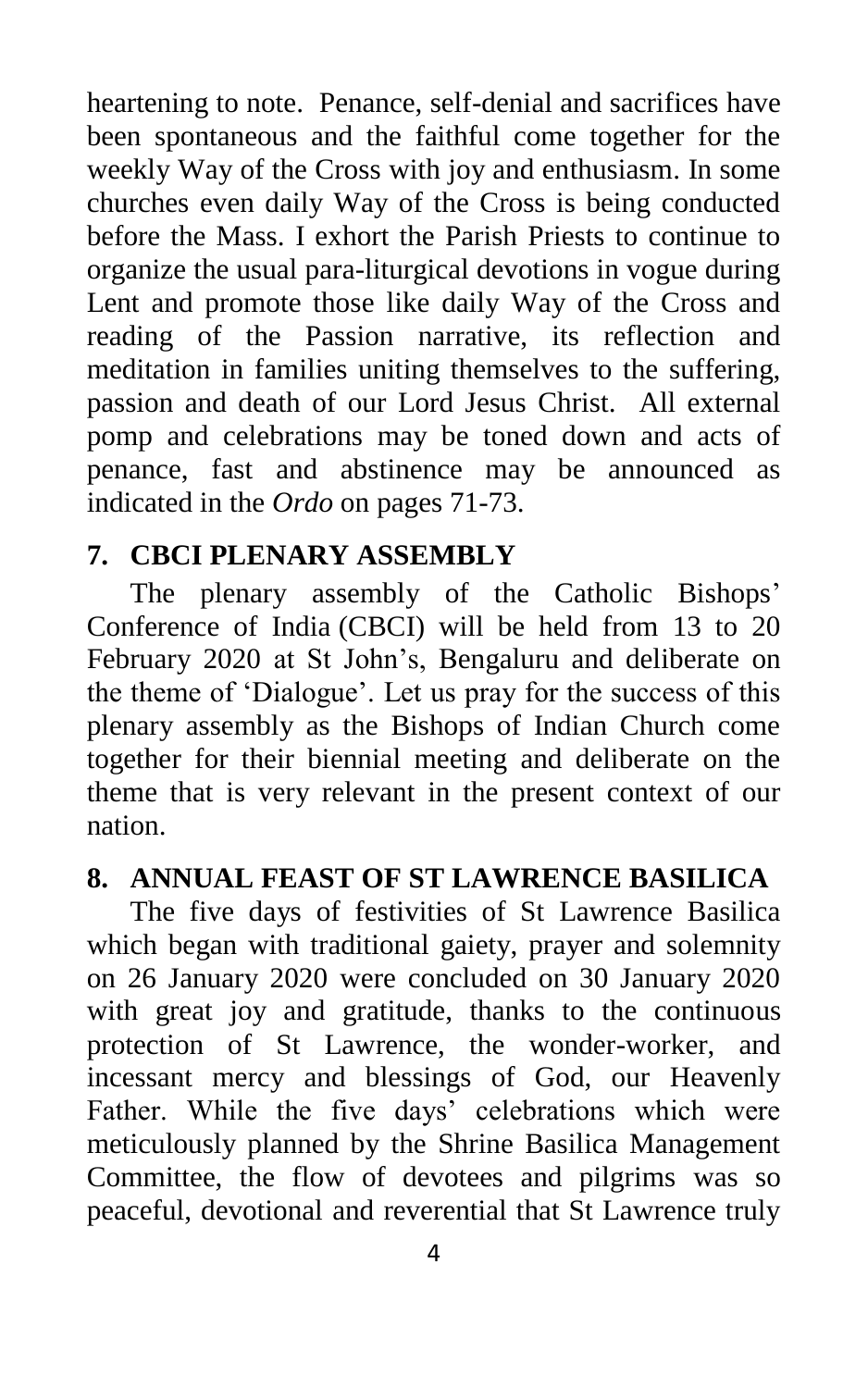does wonders in Attur attracting pilgrims year after year to himself whose number has been steadily increasing. I thank Very Rev. Fr George D'Souza, Rector of the St Lawrence Basilica, Assistant PP, Rev. Fr Melwyl Roy Lobo, and members of the Attur Parish Pastoral Council for their allout efforts and dedication before, during as well as after the celebrations; the five Deans of our deaneries and their deanery priests – diocesan and religious for their presence, support and, above all, assistance at the confessional; the clergy of the diocese of Mangalore and from our neighbouring dioceses and the religious priests from various congregations for helping us at the confessional; Rev. Deacons (diocesan and religious) for helping at the liturgical celebrations; seminarians and post novices for their continuous presence and assistance at the shrine. May God bless you, all, and may St Lawrence intercede for you always.

## **9. BUDGET FOR THE YEAR 2020-21- A REMINDER**

We had informed you in January 2020 that the budget for 2020-21 needs to be finalized as per the statutes of Parish Finance Council, no. 3.12.10 and submitted in duplicate to my office for approval on or before **28 February 2020**. I request you to consider this as an important work and prepare the budget in consultation with the Parish Finance Council and submit the same before the due date.

Yours sincerely in Christ,

+ Gerald Isaac Lobo Bishop of Udupi